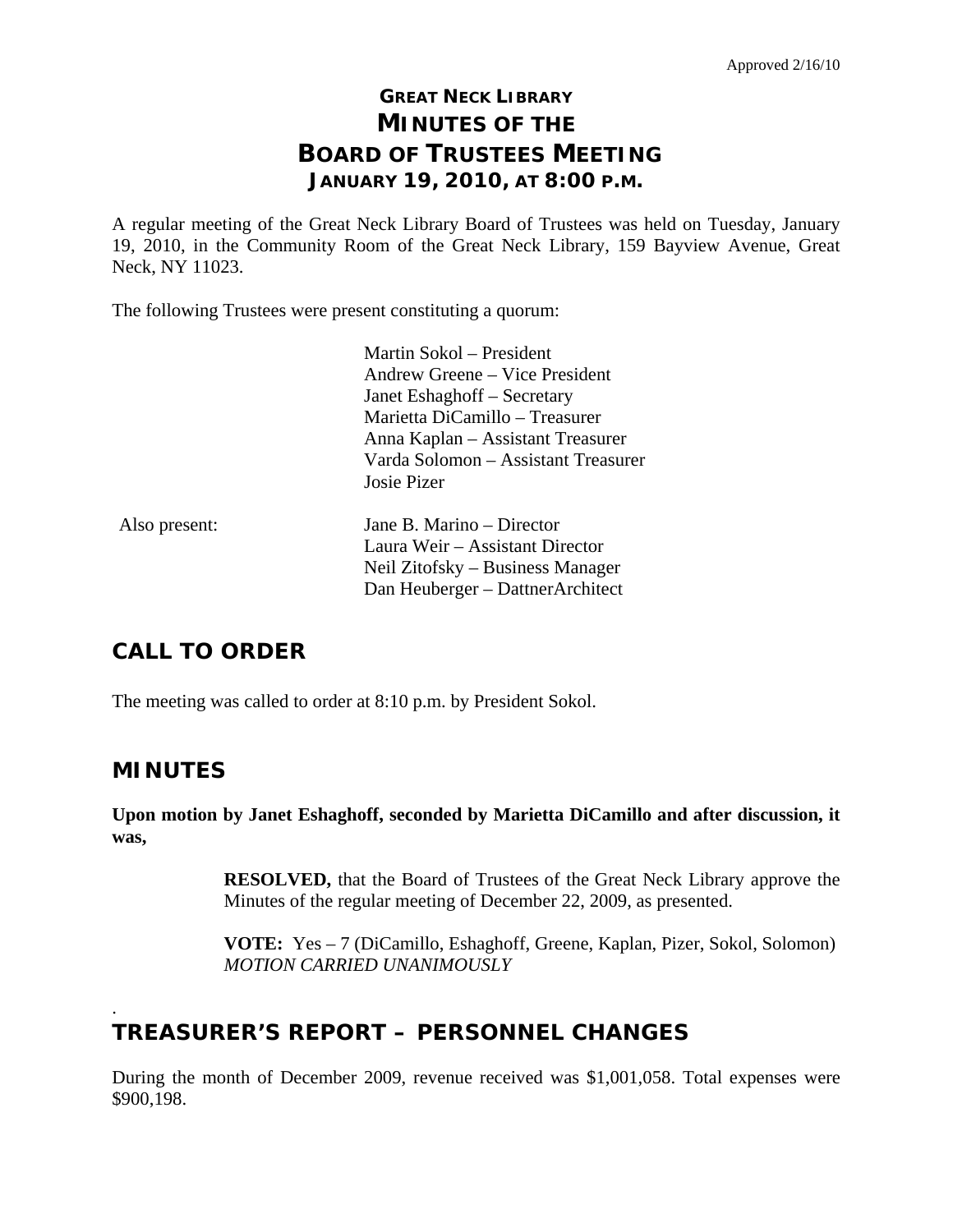At the close of business, December 31, 2009, total unadjusted operating fund holdings were \$1,874,530. Of these funds, \$1,323,487 was on deposit at HSBC, \$548,262 was on deposit at Chase Bank, and \$2,780 was on hand in Petty Cash funds at Main and the Branches. This compares to a December 31, 2008, balance of \$1,658,410.

 $\overline{a}$  , and the contribution of the contribution of the contribution of the contribution of the contribution of the contribution of the contribution of the contribution of the contribution of the contribution of the co

Additionally, the unadjusted cash balance of the Main Building and Special Services fund was \$1,180,305; the Automated Library fund was \$122,039; the Restricted Gift fund was \$375,294; the Branch and Special Services fund was \$139,884. These funds totaled \$1,817,521 on December 31, 2009. The December 31, 2008, total was \$2,271,675.

**Upon motion by Marietta DiCamillo, seconded by Varda Solomon, and after discussion, it was,** 

> **RESOLVED,** that the Board of Trustees of the Great Neck Library accept the January 19, 2010, Treasurer's Report.

*Public Comment: Ralene Adler* 

 **VOTE:** Yes – 7 (DiCamillo, Eshaghoff, Greene, Kaplan, Pizer, Sokol, Solomon)  *MOTION CARRIED UNANIMOUSLY* 

## **Warrants**

**Upon motion by Marietta DiCamillo, seconded by Anna Kaplan, and after discussion, it was,** 

> **RESOLVED,** that the Board of Trustees of the Great Neck Library authorize the Treasurer, who has reviewed all checks and supporting documentation, to pay the persons named in the Warrant dated December 19, 2009, through January 13, 2010, Paid Checks numbered 0028035 through 0028039, and 40230 through 40257, and To-Be-Paid Checks numbered 40258 through 40377, the sums set against their respective names, amounting in the aggregate to \$295,137.12.

> **VOTE:** Yes – 7 (DiCamillo, Eshaghoff, Greene, Kaplan, Pizer, Sokol, Solomon) *MOTION CARRIED UNANIMOUSLY*

## **Payroll Warrants**

### **Upon motion by Marietta DiCamillo, seconded by Anna Kaplan, and after discussion, it was,**

**RESOLVED,** that the Board of Trustees of the Great Neck Library accept the Payroll Warrants for pay dates December 3, December 17 and December 31,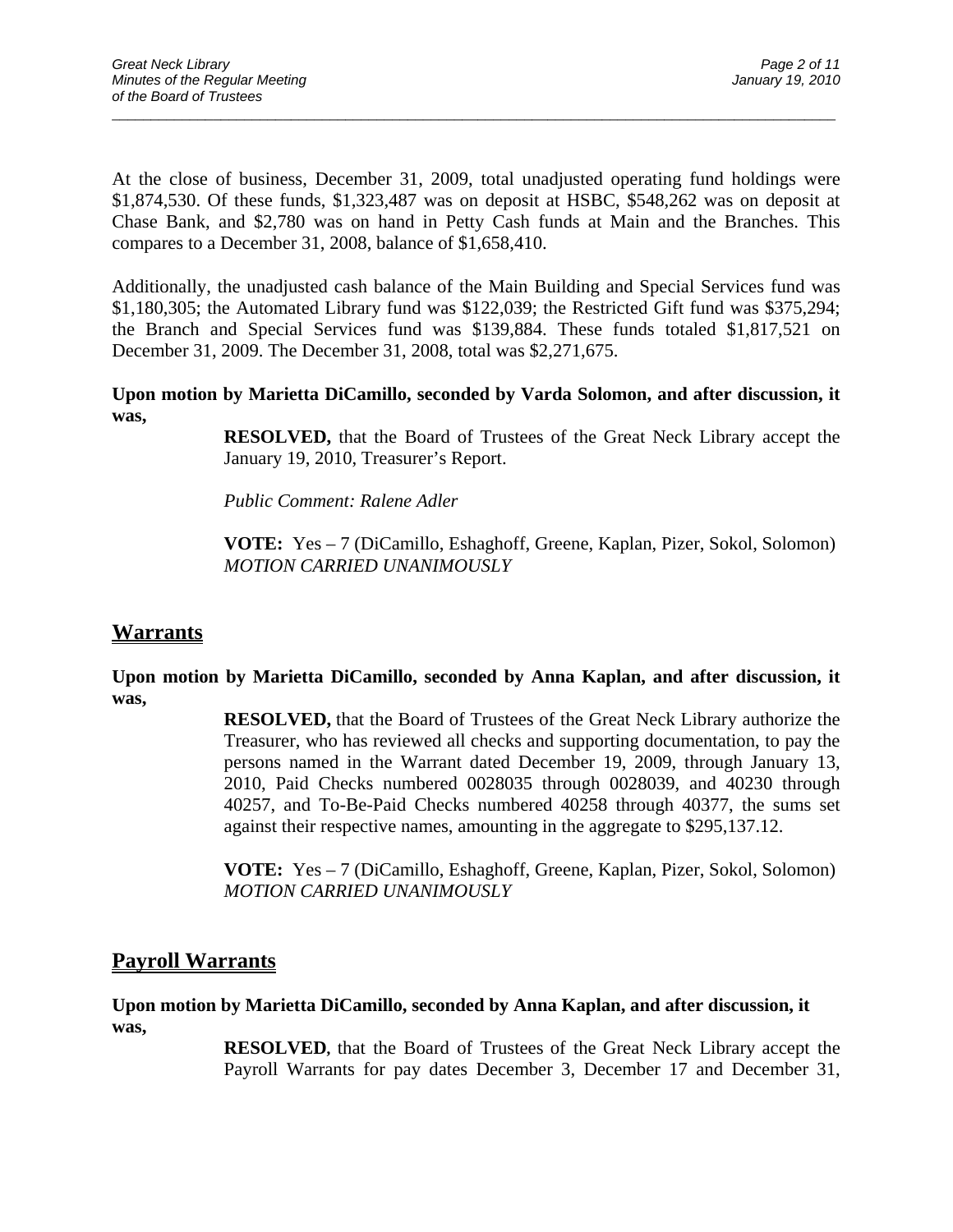2009, which have been reviewed by the Treasurer, in the amounts of \$173,994.34, \$172,307.93 and \$180,626.91 respectively, for a total of \$526,929.18.

**VOTE:** Yes – 7 (DiCamillo, Eshaghoff, Greene, Kaplan, Pizer, Sokol, Solomon) *MOTION CARRIED UNANIMOUSLY* 

## **Personnel Changes**

**Upon motion by Marietta DiCamillo, seconded by Varda Solomon, and after discussion, it was,** 

 $\overline{a}$  , and the contribution of the contribution of the contribution of the contribution of the contribution of the contribution of the contribution of the contribution of the contribution of the contribution of the co

**RESOLVED,** that the Board of Trustees of the Great Neck Library accept the Personnel Changes of December 19, 2009, through January 13, 2010.

**VOTE:** Yes – 7 (DiCamillo, Eshaghoff, Greene, Kaplan, Pizer, Sokol, Solomon) *MOTION CARRIED UNANIMOUSLY* 

# **OTHER REPORTS**

## **Finance Committee**

Below is the text of the Finance Committee's written report:

In Attendance: Marietta DiCamillo, Treasurer; Anna Kaplan, Assistant Treasurer; Varda Solomon, Assistant Treasurer. Also in Attendance: Jane B. Marino, Library Director; Laura L. Weir, Assistant Director; Neil Zitofsky, Library Business Manager. Members of the Public in Attendance:Ralene Adler.

The meeting was called to order at 7:30 pm by Treasurer and Finance Committee Chair, Marietta DiCamillo.

Library Business Manager Neil Zitofsky reviewed the financial reports for the eleven months ending December 31, 2009. Mr. Zitofsky noted that these are unadjusted figures and in some of the expenditure lines that show expenditures above the forecast amount, it is due to 13 months or 5 quarters of payments being shown. That will be adjusted when the budget is audited to reflect the payments in the appropriate year.

The Committee discussed the Statement of Revenues which showed some lines on income below what was forecast, including Direct Access Fees, Interest Income and the Universal Service Grant. All three of these sources of revenue are beyond the control of the library to predict and due to their lower than expected performance will be adjusted in future budgets.

From an inquiry from the member of the public, Mrs. Adler, the Committee also discussed the status of the agreement between the Library and its counsel. That was a two year agreement from 2007-2009 and renewed for another year in 2009. Both agreements are in writing and specify an hourly rate rather than a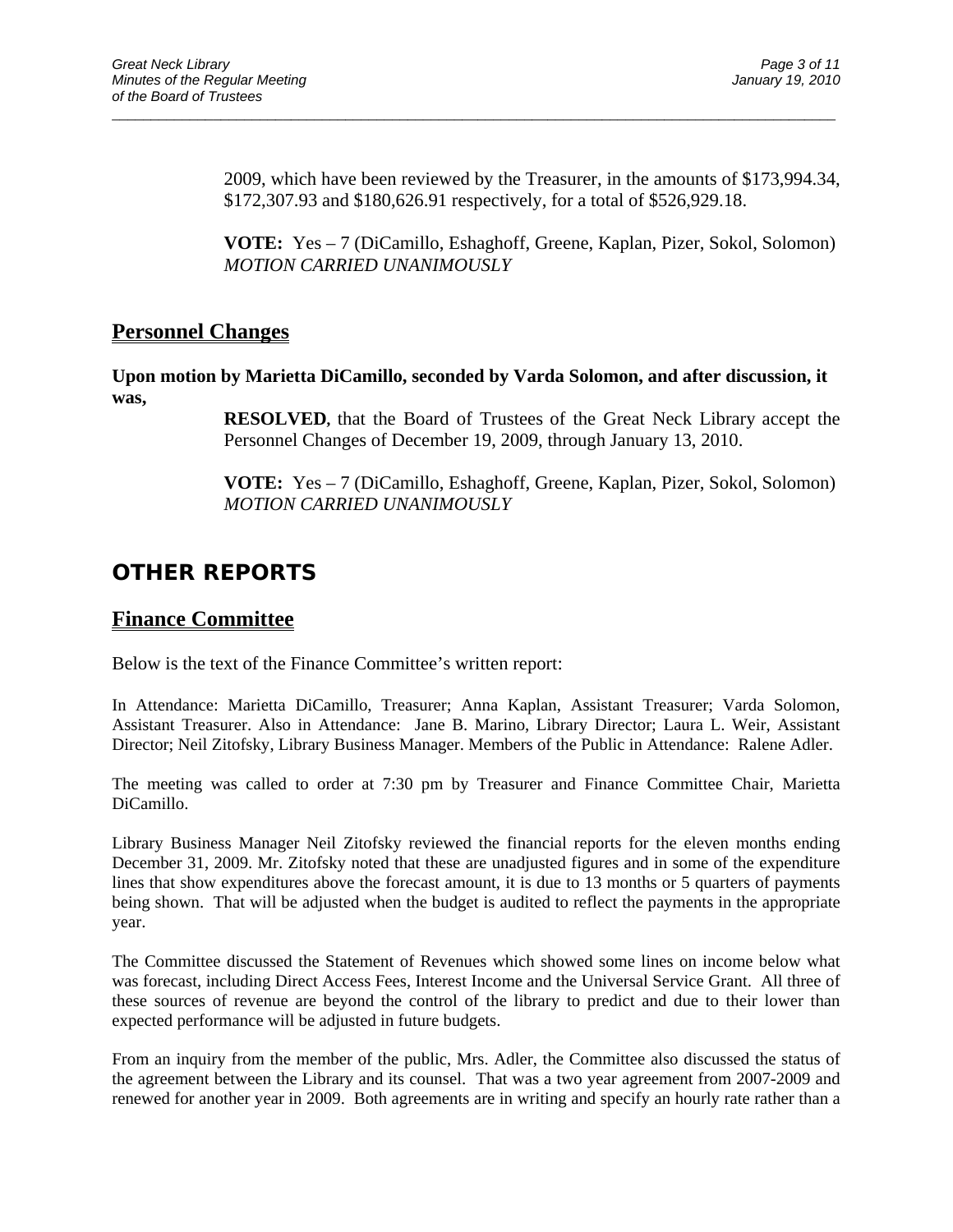retainer. The Committee discussed the impending end of the current contract with the Architect, who is now being paid on an hourly rate, with a cap of \$20,000 plus expenses.

 $\overline{a}$  , and the contribution of the contribution of the contribution of the contribution of the contribution of the contribution of the contribution of the contribution of the contribution of the contribution of the co

The member of the public, Mrs. Adler inquired as to the income from the book sale and was informed that it was over \$7,000 between the two locations of Main and Parkville.

The Committee then reviewed the warrant and received whatever explanations were necessary as to the identity and/or service of the vendor(s) named therein. There being no further discussion, the Treasurer and Assistant Treasurers signed the checks. The meeting was adjourned at 8:45 p.m.

### **Director**

Below is the text of Director Jane Marino's written report:

#### Personnel

This has been a month of many changes. I am pleased to report that Christine Johnson has been promoted to Senior Librarian I in the Technical Services Department, replacing Janet Turbyfill. Her skill and expertise in cataloguing and her familiarity with the collection made her a natural choice and I am confident she will do an excellent job. In the Reference Department, Margery Chodosch has been promoted to Senior Librarian II, replacing Risha Rosner. Margery is an experienced and skillful member of our Reference Department who, as a Senior Librarian I, has been an asset to her colleagues and the public. In the Business Office, Melanie Chong has been hired as a part-time clerk, replacing Bob Liu. She is happy to join us and has acclimated herself well to her new position.

#### Meetings

I attended the ALA midwinter Conference in Boston on January 16-18. This conference is an opportunity for committee members to meet and do the work of the Association as well as hear the announcement of the award winning children's books at the Monday morning news conference, which is always a big highlight. I am also scheduled to attend a seminar on Sony e-book readers at the Nassau Library System on February 5, which should prove both interesting and useful to us, since our circulation of e-books has gotten off to a quick start, with circulation of e-books alone rising from six in October to 26 in December. Our circulation of downloadable items was 1167 in 2009, 42 of those items were e-books. I will be attending the Nassau Library System Member Library Directors meeting on January 16.

#### Building Issues

We got through our first snowstorm of the season fairly well on December 19 and 20, with an early closing on Saturday and a closing on Sunday. The parking lot was cleared and ready for business on Monday morning. The sudden but quick snowfall on December 31 did not prevent us from opening as usual at 9:00 a.m.

A power outage forced us to close early, however, on December 29 when high winds knocked out power to parts of Great Neck, including our end of Bayview Avenue. We waited until 11:00 a.m. hoping that LIPA would prove good on its word of power restoration, but no power arrived. I sent everyone home and learned later that the power was not restored until 4:30 p.m. The children's department was forced to cancel their vacation performer, who did his performance, as scheduled, at the Parkville Branch to a large audience. All three branches remained open even though they had no telephones or computers. Thanks go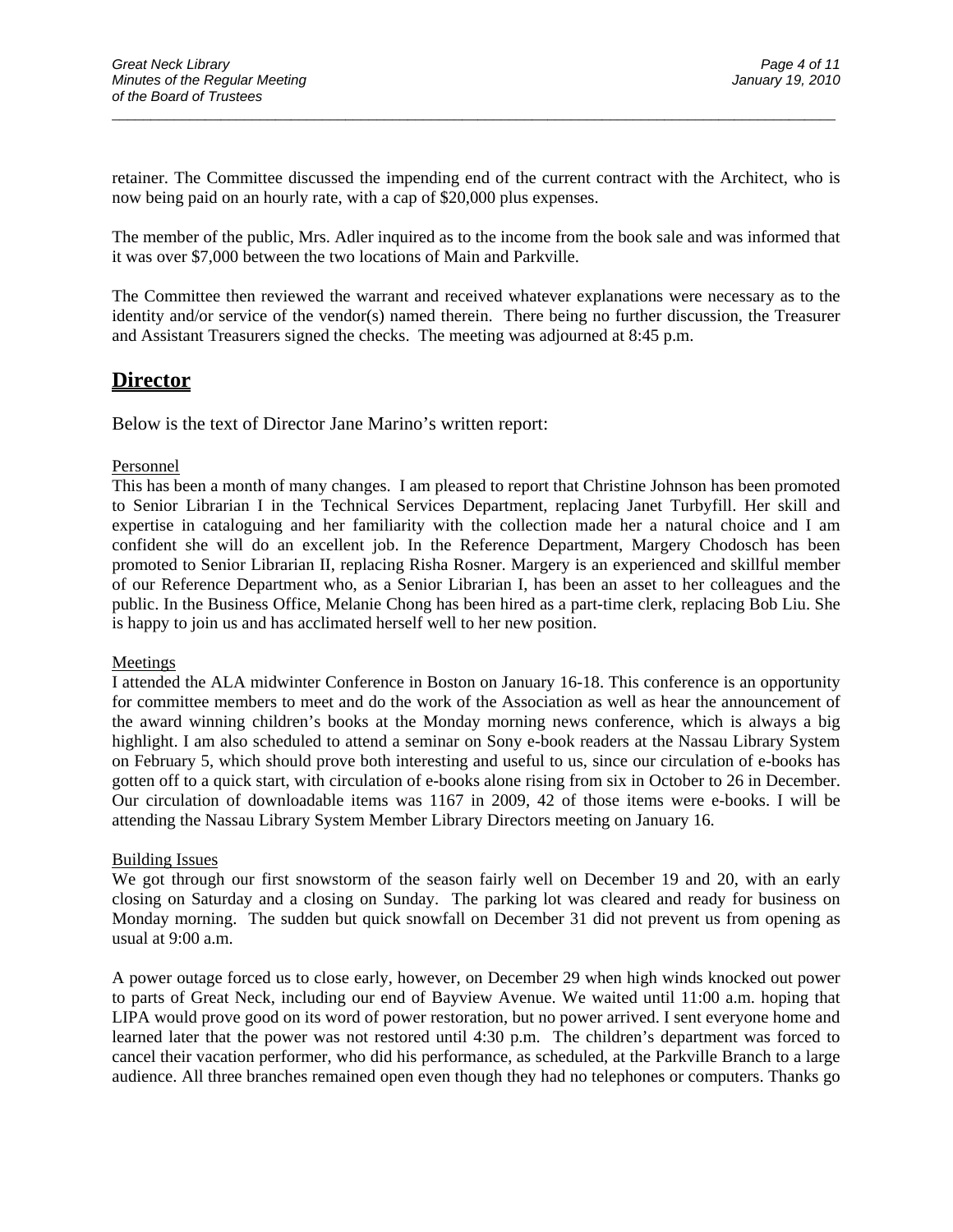to the branch staffs for continuing their usual excellent service to the public under less than ideal conditions. We were back in business, with heat, light, computers and phones by Wednesday morning.

 $\overline{a}$  , and the contribution of the contribution of the contribution of the contribution of the contribution of the contribution of the contribution of the contribution of the contribution of the contribution of the co

#### Great Neck Reads

Our plans for the second annual Great Neck Reads are progressing well with many programs planned around our book, Ragtime, by E.L. Doctorow. This year, there will also be a Great Neck Kids Reads, featuring Johanna Hurwitz's book, PeeWee Tales. Both Reads programs will run concurrently from April 11 to May 2. As specific plans are made, I will keep you informed.

In addition to her written report, Director Marino informed the Board that she attended the ALA Mid-Winter Conference in Boston over the weekend and, in her role as Chair of the Nominating Committee for her division, she had an opportunity to go to the press conference to hear the award-winning books for children's literature announced. She also talked to different vendors about things like moving and storage of books, space saver, shelving and other items relating to renovation and expansion. She is building up an inventory of those kinds of vendors.

#### Parkville Branch

She reported that earlier today she and Business Manager Zitofsky met with School Superintendent Dr. Tom Dolan and Assistant Superintendent for Business, John Powell. It was a productive meeting about the possibilities of expanding the Parkville Branch. The options are: (1) expansion within the present building and (2) expansion by building out. As far as the expansion within the present building is concerned, there are two classrooms immediately behind the present Branch which are approximately 700 square feet that are being used for a recreation program on Wednesdays and Saturdays. Dr. Dolan indicated that due to budget constraints in the upcoming school year, that program may be discontinued, giving us the option to expand into that space. He will know for sure when the 2010/2011 school budget is completed. There are two additional rooms beyond the two classrooms used for storage. Dr. Dolan was reluctant to part with these as storage spaces were in short supply.

The only drawback to expanding within the building is that the Branch would be long and narrow, but with a little creative configuring, it is a viable possibility. Mr. Powell will investigate the necessary steps for building out in the area immediately adjacent to the Children's Room. The New York State Department of Education would have to grant approval so the School District will do the research on how to proceed. This would be the more costly option since we are adding new construction to the building. Both Dr. Dolan and Mr. Powell did not see anything, other than cost, that would prevent this option, given that the library would be willing to spend the money on the construction. The Director has not yet done any research on the cost. The pushback of the classroom behind the branch would be a very similar kind of job that was done the last time the Branch was expanded. She will keep the Board informed.

### **Assistant Director**

Below is the text of Assistant Director Laura Weir's written report: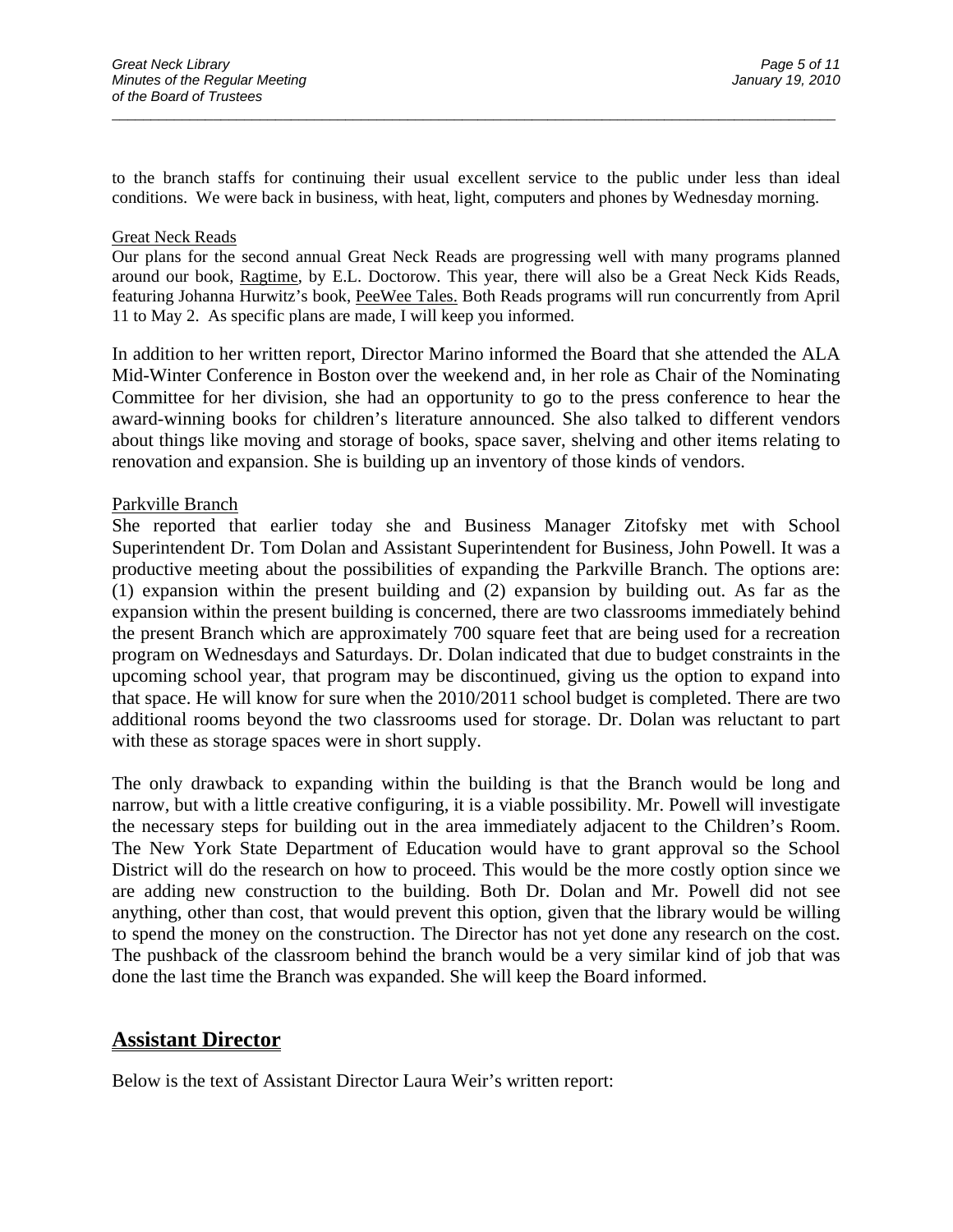#### Personnel

Christine Johnson has been promoted to Senior Librarian I in Technical Services, replacing Janet Turbyfill who retired in November. Chris brings to the position a wonderful blend of cataloging experience, technical experience in integrated library systems and a wealth of experience working as both an Adult Services Librarian and a Children's Librarian. The Library is fortunate to have Chris working as a member of our professional staff.

 $\overline{a}$  , and the contribution of the contribution of the contribution of the contribution of the contribution of the contribution of the contribution of the contribution of the contribution of the contribution of the co

#### End of Year Statistics

#### *Book Sales*

Main Library book sales totaled \$6154.56 in 2009. Parkville book sales totaled \$1078.85 in 2009. The Great Neck Library's commission from sales of books by Better World Books was \$611.88. Our Nonprofit Literacy partner, Worldfund**,** who's mission is to support high-quality and results-driven education in Latin America through their investment in schools, gifted student programs and superior teacher training, received \$203.97 from our discards in 2009.

#### *Weeding of Outdated Books*

In anticipation of the Main Library renovation, I have been working with the with Bookroom clerk Marcia Kravet to create lists of books that have little or no circulation in the past several years to study as likely candidates for discard. Armed with these lists, Reference Librarians examine the non-fiction books to determine their informational value. I have been weeding rather aggressively in the fiction and mystery collection where shelving is particularly tight. This past year 2009 13,879 books were discarded from the Adult collection (which includes fiction, non-fiction and reference materials) compared to7,809 in 2008. Children's and YA book discards numbered 7,691 in 2009 compared to 4,468 in 2008. Total discards, including branch books and uncataloged paperbacks totaled 23,157 in 2009 compared to 14,518 in 2008.

#### Downloadable eAudiobook and eBook statistics

The Library's subscription to *Overdrive*, a Web based downloadable audiobook collection, has been gaining in popularity over the year. In early 2009 monthly downloads numbered in the 90's. This fall and winter saw the number of audiobook titles downloaded climb steadily, up to 140 in December. ePubBooks, text based books downloaded to a computer and then onto handheld devices like the Sony reader and other text based devices (but not Kindle because of copyright issues), was a new service offered by *Overdrive* that began in October. We had 6 such downloads in October, 10 in November and 26 in December.

## **Building Committee**

[The report on the January 7, 2010, Building Committee meeting is attached to these Minutes. Click here]

Trustee Greene reported that at the last Special Board meeting on January  $13<sup>th</sup>$ , the architect and construction manager indicated that they need a Board approved parking plan with which to proceed. The Building Committee met prior to tonight's Board meeting with Mr. Heuberger and Mr. Bloom, Zoning Counsel. The Committee's consensus, based on the recommendation of the professionals, was to recommend that the Board adopt the preferred parking option, Plan A, which would involve the cutting down of no trees. The reasoning for recommending this option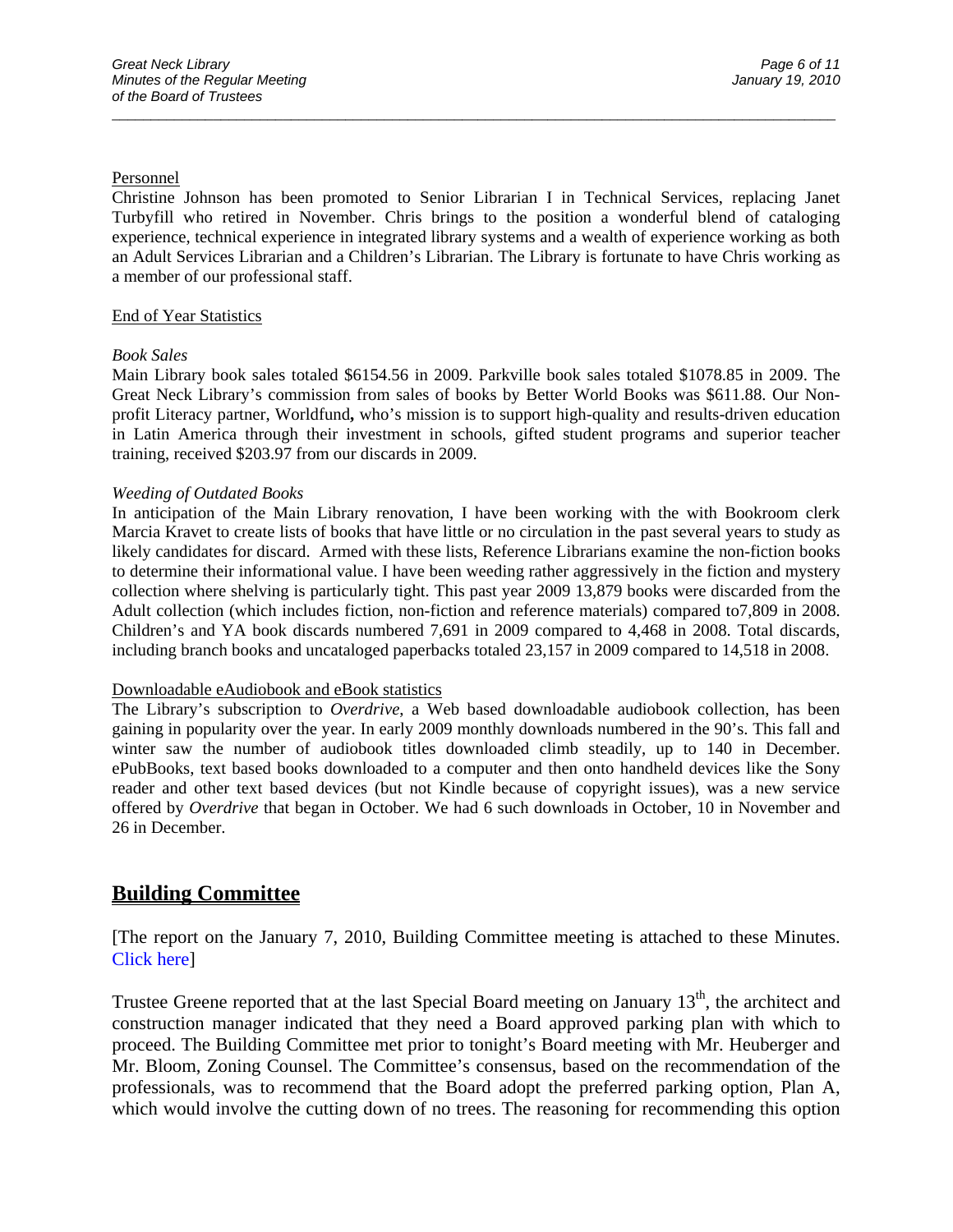is that the number of additional spots gained by cutting down 9-13 trees would represent a small addition to the number of spots needed for full code compliance. The parking lot will be left as is in terms of trees. The Town would be asked for a variance that would include consideration of parking along Bayview Avenue.

 $\overline{a}$  , and the contribution of the contribution of the contribution of the contribution of the contribution of the contribution of the contribution of the contribution of the contribution of the contribution of the co

Mr. Heuberger explained that if it were a new building, the parking lot would require 161 spaces, which would have to be code compliant. Plan A parking has 98 spots on site and two loading bays. The balance of parking would come from on-street parking on Bayview Avenue and not the Great Neck Water Pollution Control District. Plan A parking option is included in the cost of the building. Parts of the lot will be dug up to provide for the storm water management system which will be below it. The lot will be resurfaced, restriped and will look pretty much the same. He addressed concerns as to safety issues of the parking lot. At present, pedestrians have to cross over the driveway to enter the building. There is no code requirement that he is aware of to have a separate pedestrian circulation system. If pedestrian walkways were put in, that would likely require taking down some trees, which would make the lot safer. But what he has done for safety is to provide a different service pattern for the sanitation truck, which currently has a dangerous practice of having to back up and then maneuver to get out. Also, there will be a drop off for seniors and children in front of the main entrance situated over the present service entrance and not jotting out into the parking lot.

Trustee Greene stated that some time was spend during the Building Committee meeting in formulating a recommendation to the Board that various representations and acknowledgments be made as specifically requested by the Village of Saddle Rock via Mayor Samamnsky. The consensus of the Committee is to make the representations that are necessary for Mayor Samansky and the Village of Saddle Rock that will allow them to stand with the Board before the BZA and support any variances necessary for this project, and also for the Village to continue to grant unlimited parking on Bayview Avenue. Therefore, the Committee is recommending:

- 1. Representation to endorse Plan A for parking which involves knocking down no trees;
- 2. Representation that the mezzanine will continue to exist in its current form and will not be any higher than it is now;
- 3. Representation that the plan to seek overflow parking at the Great Neck Water Pollution Control District has been abandoned;
- 4. Representation that the Board instruct the architect to do whatever he can to bring down the height of the east side of the building that faces the pond and wraps around to the south side, which is 3 ft higher than the existing structure in Plan D design. [The architect informed the Building Committee that he can bring that down by one foot so it will be approximately two feet higher than existing height.]
- 5. Representation that food service in the building will not include any live food service or café service;
- 6. Representation that no dumpsters will be visible from the street except for the purpose of removal of garbage by the sanitation truck;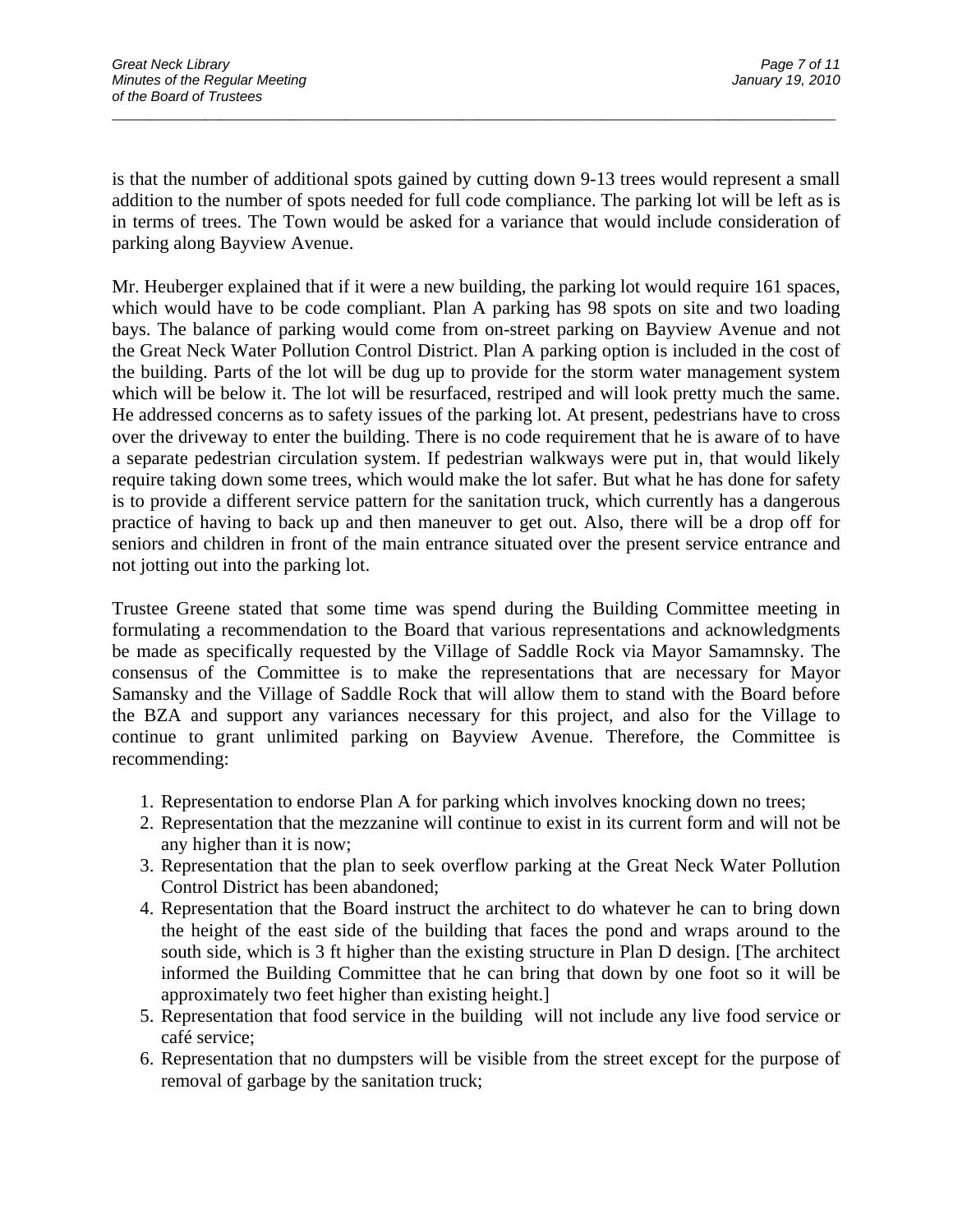7. Acknowledges that the Village is concerned that an installation of a permanent sloped floor in the auditorium [Community Room] could result in a transformation of use of that space into a theater type space which would change the character of the usage of the building in the opinion of the Village of Saddle Rock.

 $\overline{a}$  , and the contribution of the contribution of the contribution of the contribution of the contribution of the contribution of the contribution of the contribution of the contribution of the contribution of the co

Trustee Greene continued that the Building Committee recommends that the Board acknowledge those concerns and state that no decision has been made with respect to a sloped or non sloped floor at this time. Mayor Samansky would like for the above to be incorporated in a motion and voted on by the Board. By doing this, the Village of Saddle Rock told us they will support the parking as it presently exists and that they will support the application for variance before the Town Board.

### **Upon motion by Andrew Greene, seconded by Janet Eshaghoff and after discussion, it was,**

**RESOLVED,** that the Great Neck Library Board of Trustees affirm and represent each of the foregoing representations and acknowledgement that were just stated by Mr. Greene on the record as adopted as the sentiments of the Board of Trustees.

Trustee Greene continued that the motion is being passed with the expectation that the Village of Saddle Rock will then make a representation as to their support as agreed. Mayor Samansky replied that he fully intended to. Trustee Solomon pointed out that this should be a part of the motion. Trustee Greene amended the foregoing motion and this was seconded by Trustee Solomon.

> **RESOLVED,** that the Great Neck Library Board of Trustees affirm and represent each of the foregoing representations and acknowledgement that were just stated by Mr. Greene on the record as adopted as the sentiments of the Board of Trustees; and further, that the Village of Saddle Rock, represented by Mayor Leonard Samansky, make a representation as to the Village of Saddle Rock's support as agreed on.

> **VOTE:** Yes – 7 (DiCamillo, Eshaghoff, Greene, Kaplan, Pizer, Sokol, Solomon) *MOTION CARRIED UNANIMOUSLY*

### *Public Comments: Karen Rubin, Emanuel Kline*

Mayor Samansky stated that he was pleased that the motion was passed and that he was happy to join Mayor Louise Eldridge, founder of the Great Neck Library, and Mayor Antikal in the late 1960's, past mayors of Saddle Rock, in obtaining land for the Library and working with the Library to get it built. It is a proud tradition that the Village of Saddle Rock has and will continue to have. He believes that the Library is a major asset to the entire community. He had discussed the foregoing items with his Board of Trustees of the Village of Saddle Rock. At their next meeting on February 3<sup>rd</sup>, the Great Neck Library Board of Trustees' adoption of these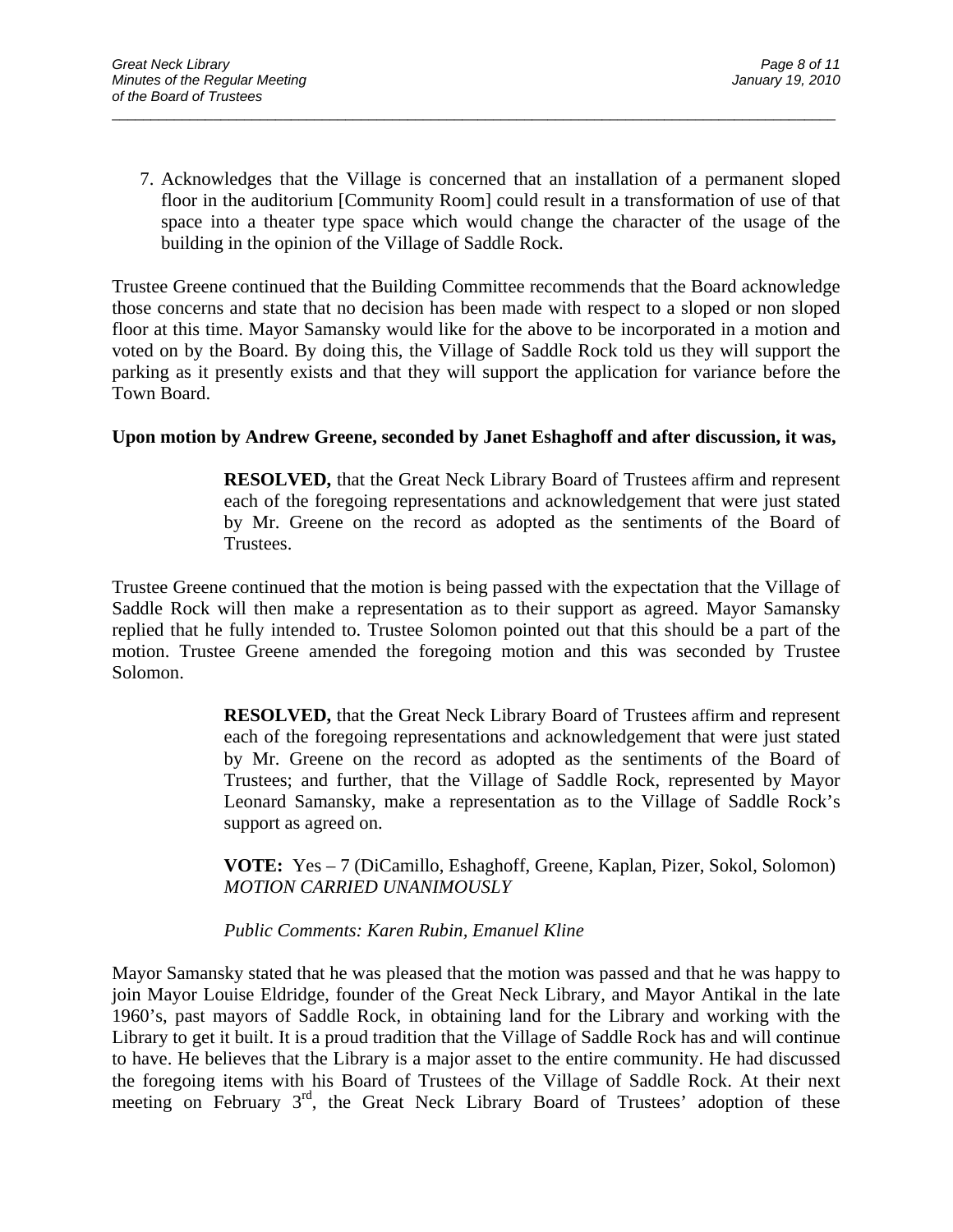representations and acknowledgement will be brought before them and recorded in their Minutes He invited the Library's Board of Trustees to attend that meeting, and he did not anticipate any objections. For the record, he intends to stand up with the Library Board of Trustees either at the Zoning Board of Appeals or before the entire Town Board if the Library Board should go for a waiver. The Village of Saddle Rock will support the parking variances and any other variances needed by the Library.

 $\overline{a}$  , and the contribution of the contribution of the contribution of the contribution of the contribution of the contribution of the contribution of the contribution of the contribution of the contribution of the co

Mayor Samansky provided the reasons why the Sewer District is not an alternative site for overflow parking. There is no lighting, no asphalt, no reasonable access, it is dangerous. Secondly, it is a secured site because of chemical storage, and it is also a pumping station. Therefore, those parked on that site might have to go through various security checks; and thirdly, some years ago the library proposed building a new south entrance/exit to the existing parking lot, and after much discussion with the traffic people, it was agreed by the Library Board that the Village of Saddle Rock was correct that such an entrance/exit would be a very dangerous situation on Bayview Avenue.

He clarified that the Village of Saddle Rock is not endorsing Plan D but the approval will be done through a public referendum. He further stated that Plan D and the associated parking plan fit in with the Village of Saddle Rock. He continued that he would make no change to parking regulations on Bayview Avenue which is in excess of the required amount of parking. He fully intends to persuade the Town to accept the off-street parking. He cannot guarantee that the County will not change the administrative code for Bayview Avenue in the future but the Village looks forward to continue to work with the Library Board. He suggested that the Board approach the County Legislator, the County, the Town, and the Village of Saddle Rock to see if a curb cut before the bridge on the east side of Bayview Avenue can be done whereby the school bus could pull in to allow passengers to embark or disembark.

President Sokol thanked him for his cooperation and his valued suggestions that will benefit not only the Village of Saddle Rock but the entire community of Great Neck.

## **OLD BUSINESS**

## **Station Branch**

Director Jane Marino apologized for Kevin Seaman not attending tonight's Board meeting as he is attending another Library Board meeting. She apprised the Board that Mr. Seaman negotiated the lease with some changes discussed at a meeting on January  $11<sup>th</sup>$ , which was emailed to the Trustees. A memo was sent back to the landlord discussing all the issues the Board brought up at the January 13<sup>th</sup> Special Board meeting. The HVAC units were inspected by Dynaire and all five units are in good working condition, and only requiring filters. The units are probably about five years old maybe less. Dynaire will provide a written report. She is working with Park East on the estimates. She did receive the preliminary set of numbers which she has to review before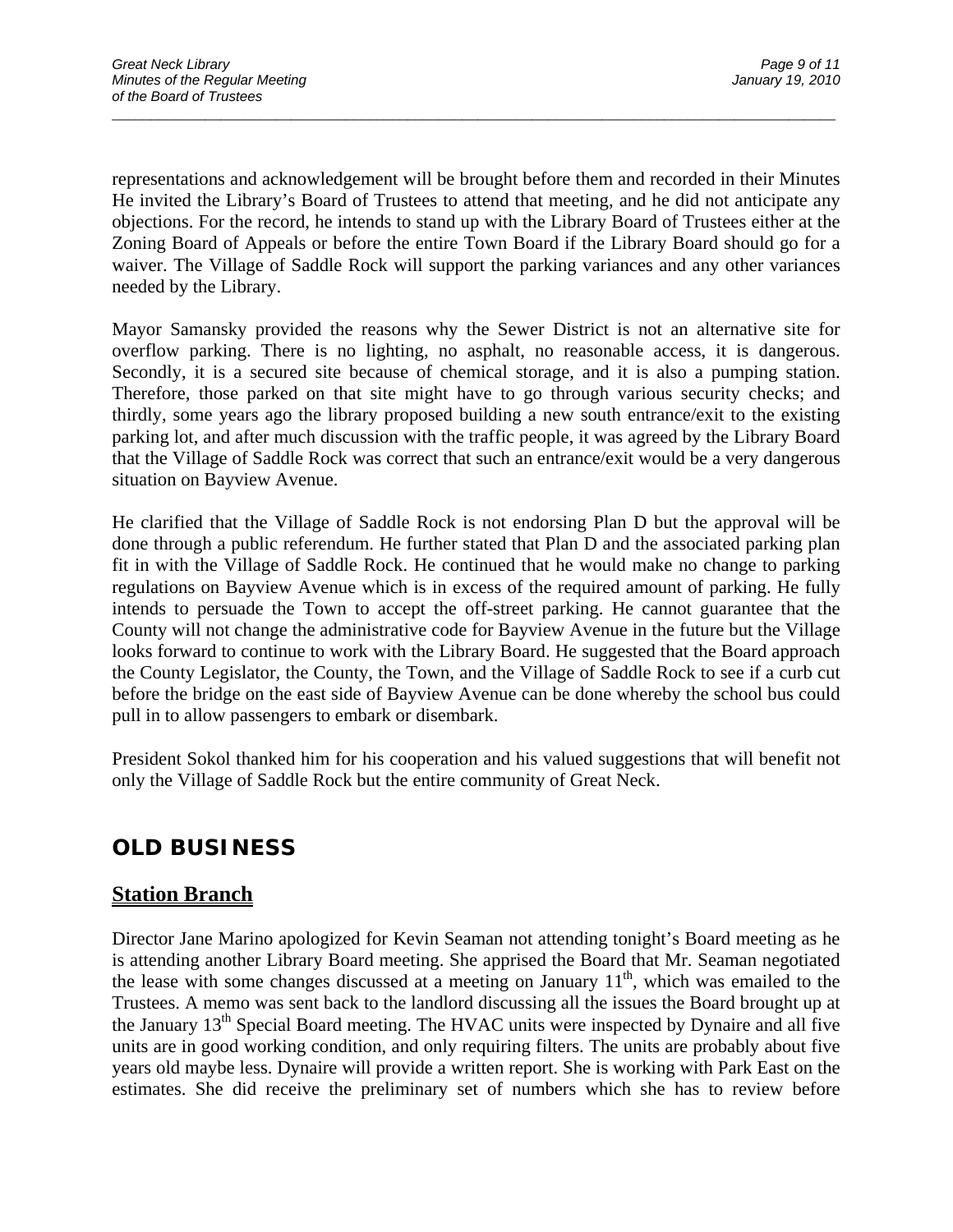presenting to the Board. She would also be providing for the Board a proposal and scope of work from the architect.

 $\overline{a}$  , and the contribution of the contribution of the contribution of the contribution of the contribution of the contribution of the contribution of the contribution of the contribution of the contribution of the co

A member of the public asked if the Board had looked into the possibility of asking for a waiver of real estate taxes that would be applicable to the space the Library occupies. This could benefit the library in the form of reduced rent. Mayor Samansky said this has happened and the Library may want to ask its attorney to speak to the County on how to apply for some tax relief because portions of the space will be common area. The Director volunteered to contact the County regarding this.

*Public Comment: Pam Marksheid, Norman Rutta* 

# **NEW BUSINESS**

## **Main Building Parking Lot**

### **Upon motion by Andrew Greene, seconded by Josie Pizer and after discussion, it was,**

**RESOLVED,** that the Great Neck Library Board of Trustees adopt Plan A as its parking option for submission to the Town.

A member of the public indicated that the drop off zone in the proposed plan is also the fire zone. She suggested a clear pathway for pedestrians without jeopardizing zoning or trees since there will be ample on-street parking to create a safe parking lot. Maybe the Town Board would look more favorably on the parking design if it has these safety features. Mayor Samansky agreed and suggested discussing this with the Zoning Counsel, Mr. Bloom.

Mr. Bloom will send a memo to the Building Committee on how to proceed with the various options in terms of the Town Board. Following that, a Building Committee meeting will be scheduled to decide which way to go. Trustee DiCamillo asked if the memo could be distributed to the entire Board to which Trustee Greene agreed. He asked the Trustees to treat the information when received as confidential – attorney/client privilege.

 *Public Comment: Ralene Adler* 

 **VOTE:** Yes **–** 7 (DiCamillo, Eshaghoff, Greene, Kaplan, Pizer, Sokol, Solomon)  *MOTION CARRIED UNANIMOUSLY* 

## **Branch Legal Fees**

**Upon motion by Marietta DiCamillo and seconded by Varda Solomon and after discussion, it was,**